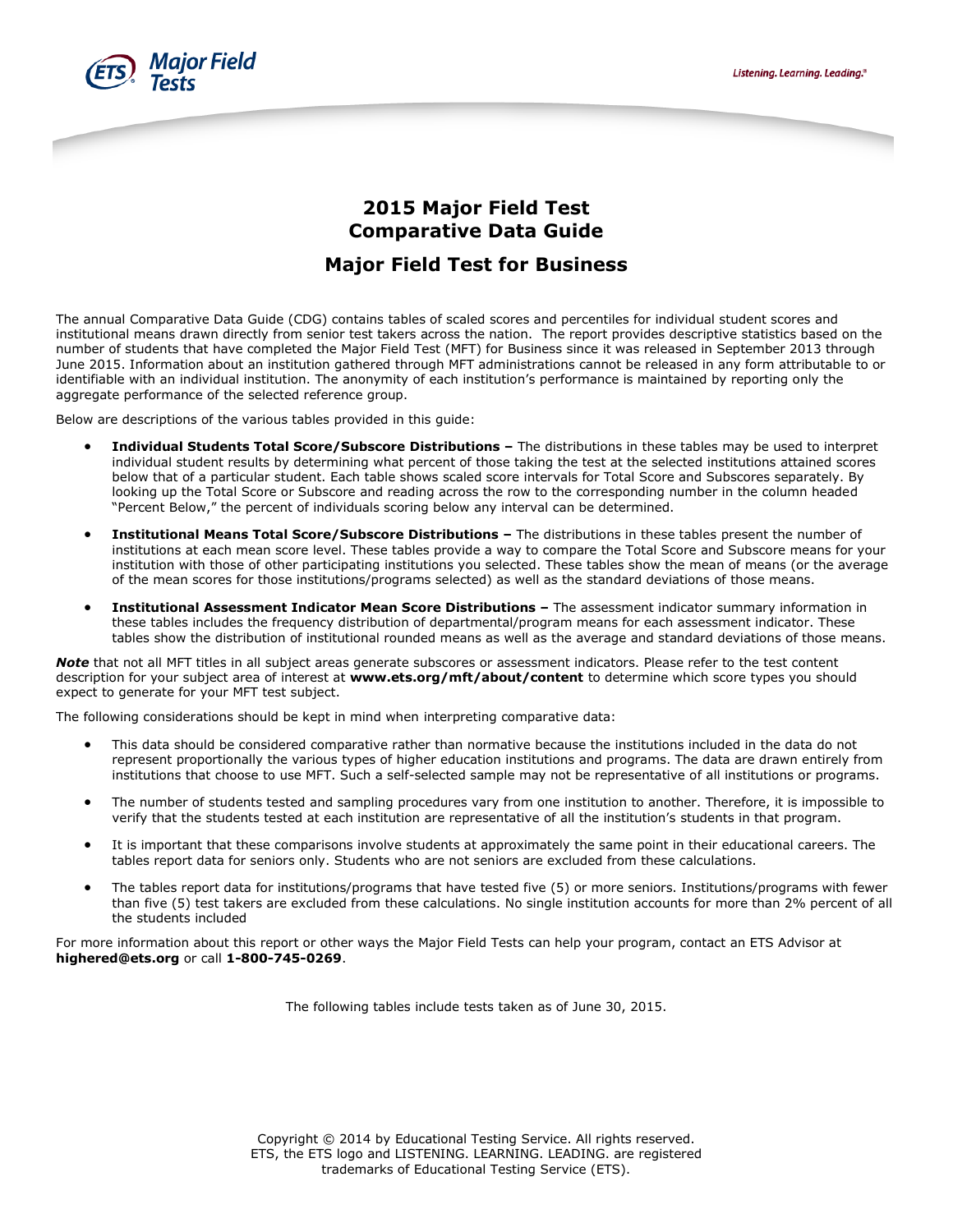

### **2015 Comparative Data Guide - MFT for Business Institution List**

*Data includes seniors from domestic institutions who tested between September 2013 and June 2015.*

Abilene Christian University, TX Adams State College, CO Adelphi University, NY Alabama A&M University, AL Albany State University, GA Alcorn State University, MS Alfred University, NY Allen University, SC Alvernia University, PA Anderson University (IN), IN Anderson University (SC), SC Andrews University, MI Angelo State University, TX Appalachian State University, NC Arcadia University, PA Arkansas State University, AR Arkansas Tech University, AR Asbury University, KY Ashland University, OH Augsburg College, MN Austin Peay State University, TN Ave Maria University, FL Averett University, VA Avila University, MO Azusa Pacific University, CA Baker College - Flint, MI Baker University - CAS, KS Ball State University, IN Baylor University, TX Bellarmine University, KY Belmont University, TN Bemidji State University, MN Benedict College, SC Bennett College for Women, NC Berea College, KY Berry College, GA Bethany Lutheran College, MN Bethel College (IN), IN Bethel College (KS), KS Bethel University (MN), MN Bethune-Cookman University, FL Biola University, CA Black Hills State University, SD Bluffton University, OH Brewton-Parker College, GA Briar Cliff University, IA Brigham Young University (HI), HI Bryan College, TN Bryant University, RI Buena Vista University, IA Butler University, IN Cabrini College , PA Caldwell College, NJ California Polytechnic State University, CA California State University - Dominguez Hills, CA California State University - Los Angeles, CA Cameron University, OK Campbell University - Buies Creek, NC Capital University, OH Carroll University, WI

Carthage College, WI Catawba College, NC Cedar Crest College, PA Cedarville University, OH Centenary College of Louisiana, LA Central Baptist College, AR Central Christian College of Kansas, KS Central Methodist University, MO Central Washington University - Des Moines Center, WA Chapman University, CA Chatham University, PA Chicago State University, IL Chipola College, FL Christopher Newport University, VA Claflin University, SC Clarion University of Pennsylvania, PA Clayton State University, GA Cleary University, MI Coastal Carolina University, SC College of Charleston, SC College of Coastal Georgia, GA College of Mount Saint Vincent, NY College of New Jersey, The, NJ Colorado Christian University, CO Colorado Mesa University, CO Colorado State University - Pueblo, CO Columbia College (MO), MO Columbus State University, GA Concord University, WV Concordia University (MN), MN Concordia University (OR), OR Converse College, SC Coppin State University, MD Corban College, OR Cornerstone University, MI Covenant College, GA Crowley's Ridge College, AR CUNY York College, NY Dakota State University, SD Dallas Baptist University, TX Dalton State College, GA Davenport University, MI Defiance College, OH Delaware State University, DE Delaware Valley College, PA DeSales University, PA DeVry University, IL Dickinson State University, ND Dixie State College of Utah, UT Dominican University of California, CA Dominican University, IL Douglas College, non-US Drury University, MO East Stroudsburg University, PA East West University, IL Eastern Illinois University, IL Eastern Kentucky University School of Business, KY Eastern Nazarene College, MA Eastern New Mexico University, NM Eastern Washington University, WA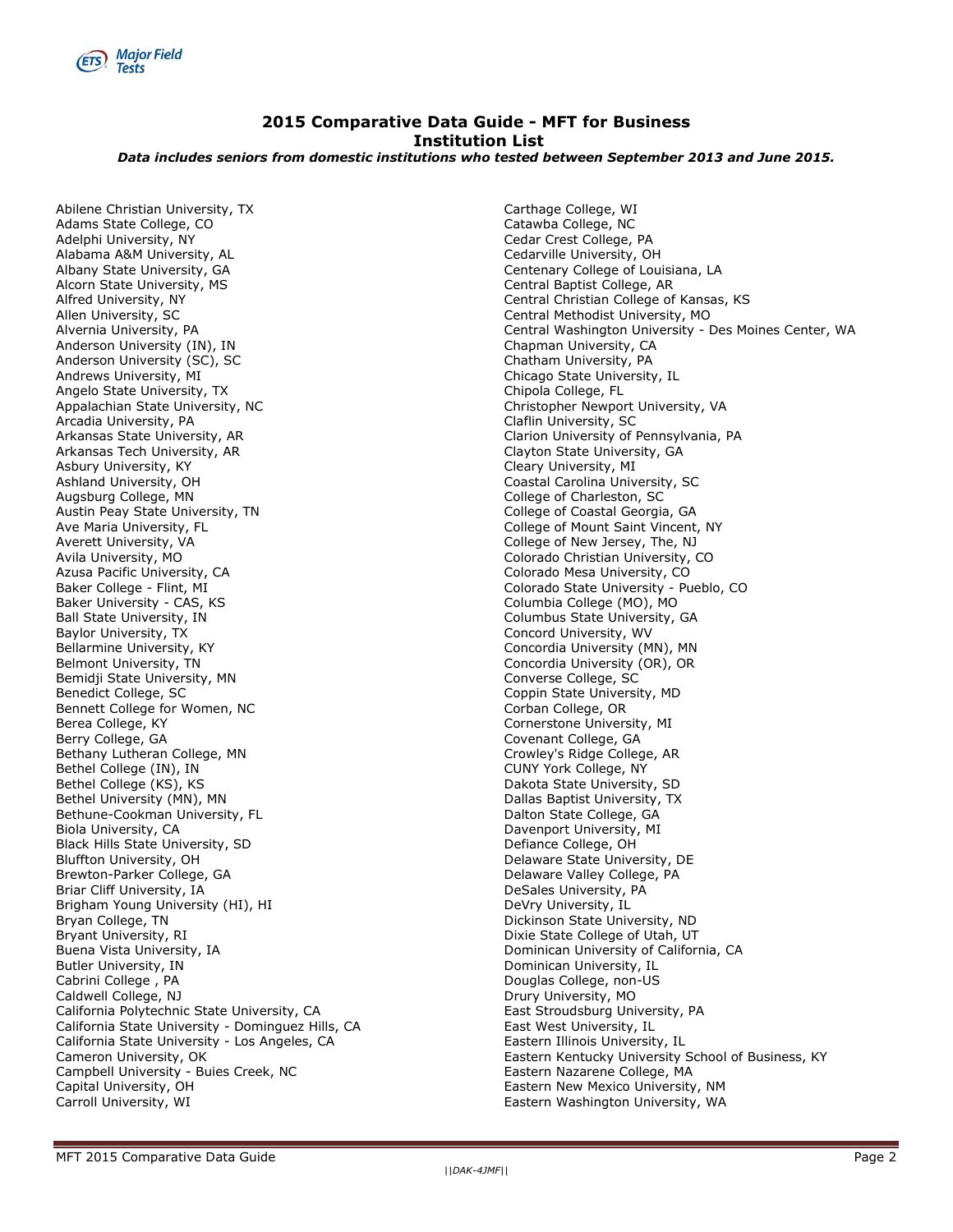

Edgewood College, WI Edinboro University of Pennsylvania, PA Elizabeth City State University, NC Elizabethtown College, PA Elmira College, NY Elon University, NC Embry-Riddle Aeronautical University, FL Embry-Riddle Aeronautical University-Prescott, AZ Emmanuel College (GA), GA Emporia State University, KS Endicott College, MA Fairmont State University, WV Faulkner University, AL Felician College - Rutherford, NJ Fisk University, TN Flagler College - St. Augustine, FL Flagler College - Tallahassee, FL Florida College, FL Florida Gulf Coast University, FL Florida Southern College - Lakeland, FL Florida SouthWestern State College, FL Fort Hays State University, KS Fort Lewis College, CO Fort Valley State University, GA Francis Marion University, SC Franklin College, IN Freed-Hardeman University, TN Gallaudet University, DC Gannon University, PA Gardner-Webb University, NC Geneva College, PA Georgetown College, KY Georgia College & State University, GA Georgia Regents University, GA Georgia Southern University, GA Georgia State University, GA Georgian Court University, NJ Glenville State College, WV Goucher College, MD Grace College & Seminary, IN Grace University, NE Grambling State University, LA Greensboro College, NC Guilford College, NC Harding University, AR Hardin-Simmons University, TX Harris-Stowe State University, MO Hartwick College, NY Hawaii Pacific University, HI Henderson State University, AR Hodges University - Fort Meyers, FL Houghton College, NY Houston Baptist University, TX Howard University, DC Huntington University - EXCEL, IN Huston-Tillotson University, TX Illinois State University, IL Indiana University - Kokomo, IN Indiana University Northwest, IN Indiana University of Pennsylvania, PA Indiana University South Bend, IN Indiana University Southeast, IN International College of the Cayman Islands, non-US Iowa Wesleyan College, IA IPFW - Indiana University - Purdue Univ Fort Wayne, IN Ithaca College, NY

Jackson State University, MS Jacksonville State University, AL Jacksonville University, FL Jarvis Christian College, TX John Carroll University, OH Johnson C. Smith University, NC Juniata College, PA Kean University, NJ Kentucky State University, KY Kentucky Wesleyan College, KY Kettering University, MI Keuka College, NY Kings College, PA Kings College, The, NY Kutztown University of Pennsylvania, PA Kwantlen University College, non-US La Roche College, PA La Sierra University, CA Lake Erie College, OH Lake Superior State University, MI Lamar University, TX Lee University, TN Lenoir-Rhyne University, NC LeTourneau University, TX Lewis University, IL Lewis-Clark State College, ID Limestone College, SC Lincoln College, IL Lincoln Memorial University, TN Lincoln University (MO), MO Lindenwood University, MO Lindsey Wilson College, KY Livingstone College, NC Lock Haven University of PA, PA Long Island University - Post, NY Longwood University, VA Loras College, IA Louisiana College, LA Louisiana State University - Alexandria, LA Louisiana State University in Shreveport, LA Lubbock Christian University, TX Lycoming College, PA Lynchburg College, VA Lyndon State College, VT Madonna University, MI Malone University, OH Manchester College, IN Mansfield University, PA Maranatha Baptist University, WI Marian University (IN), IN Marian University (WI), WI Marietta College, OH Marshall University, WV Martin Methodist College, TN Mary Baldwin College, VA Marywood University, PA Master's College, The, CA McKendree University, IL McMaster University, non-US McMurry University, TX McNeese State University, LA Medaille College, NY Mercer University, GA Mercyhurst College, PA Meredith College, NC Messiah College, PA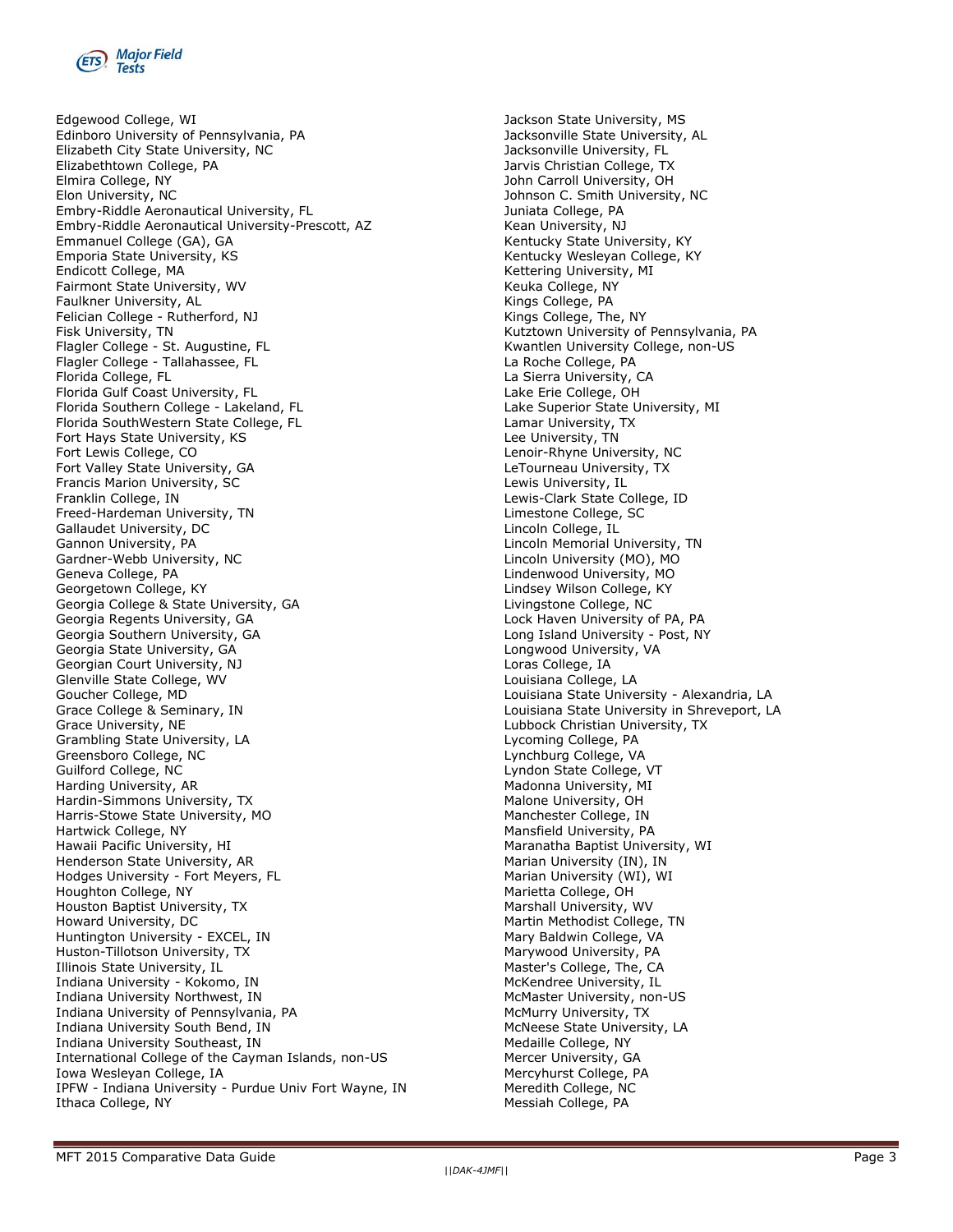

Methodist University, NC Metropolitan State College of Denver, CO MidAmerica Nazarene University, KS Middle Georgia State College, GA Middle Tennessee State University, TN Midland University, NE Midwestern State University, TX Miles College, AL Millersville University of Pennsylvania, PA Millikin University, IL Milwaukee School of Engineering, WI Minnesota State University, Mankato, MN Mississippi Valley State University, MS Missouri Baptist University, MO Missouri Southern State University, MO Missouri State University, MO Missouri University of Science and Technology, MO Missouri Valley College, MO Missouri Western State University, MO Monmouth College, IL Montana State University - Bozeman, MT Montana Tech of the University of Montana, MT Montreat College, NC Morgan State University, MD Morris College, SC Mount Saint Mary College, NY Mount St. Joseph University, OH Mount St. Mary's University, MD Mount Vernon Nazarene University, OH National American University, SD Nebraska Wesleyan University, NE Neumann College, PA New England College, NH New Jersey Institute of Technology, NJ New York Institute of Technology (NY), NY Newman University, KS Niagara University, NY Nicholls State University, LA North American University, TX North Carolina A&T State University, NC North Park University, IL Northeastern Illinois University, IL Northeastern University, MA Northern Michigan University, MI Northern New Mexico College, NM Northern State University, SD Northwest Missouri State University, MO Northwest Nazarene University, ID Northwestern College (IA), IA Northwestern Oklahoma State University, OK Northwestern State University, LA Norwich University, VT Notre Dame College, OH Notre Dame de Namur University, CA Nyack College, NY Oakland University, MI Oakwood University, AL Oglala Lakota College, SD Oglethorpe University, GA Ohio Dominican University, OH Ohio Northern University, OH Ohio Valley University, WV Oklahoma Baptist University, OK Oklahoma Christian University, OK Oklahoma City University, OK Oklahoma State University, OK

Oklahoma Wesleyan University, OK Olivet Nazarene University, IL Oral Roberts University, OK Oregon Institute of Technology, OR Our Lady of the Lake University, TX Pacific Lutheran University, WA Paine College, GA Penn State IMBA, PA Pennsylvania College of Technology, PA Pfeiffer University, NC Philadelphia University, PA Philander Smith College, AR Pittsburg State University, KS Plymouth State University, NH Point Loma Nazarene University, CA Prairie View A&M University, TX Presbyterian College, SC Providence College, RI Purdue University - Calumet, IN Quincy University, IL Quinnipiac University, CT Radford University, VA Ramapo College of New Jersey, NJ Rasmussen College - Burr Ridge, IL Reinhardt University, GA Roanoke College, VA Rockford College, IL Rocky Mountain College, MT Roger Williams University, RI Rogers State University, OK Rollins College, FL Rosemont College, PA Rutgers University - Newark, NJ Saint Leo University, FL Saint Martin's University, WA Saint Mary's University, non-US Saint Mary's University, TX Saint Mary's University of Minnesota , MN Saint Vincent College, PA Saint Xavier University, IL Salem College, NC Salem State College, MA Salisbury University, MD Savannah State University, GA Schreiner University, TX Seattle Pacific University, WA Shaw University, NC Shawnee State University, OH Shepherd University, WV Shorter University, GA Sierra Nevada College, NV Simpson University, CA Skidmore College, NY Slippery Rock University of PA, PA Southeast Missouri State University, MO Southeastern Oklahoma State University, OK Southern Adventist University, TN Southern Arkansas University, AR Southern Illinois University Edwardsville, IL Southern Nazarene University, OK Southern Utah University, UT Southern Virginia University, VA Southern Wesleyan University, SC Southwest Baptist University, MO Southwest Minnesota State University, MN Southwestern Adventist University, TX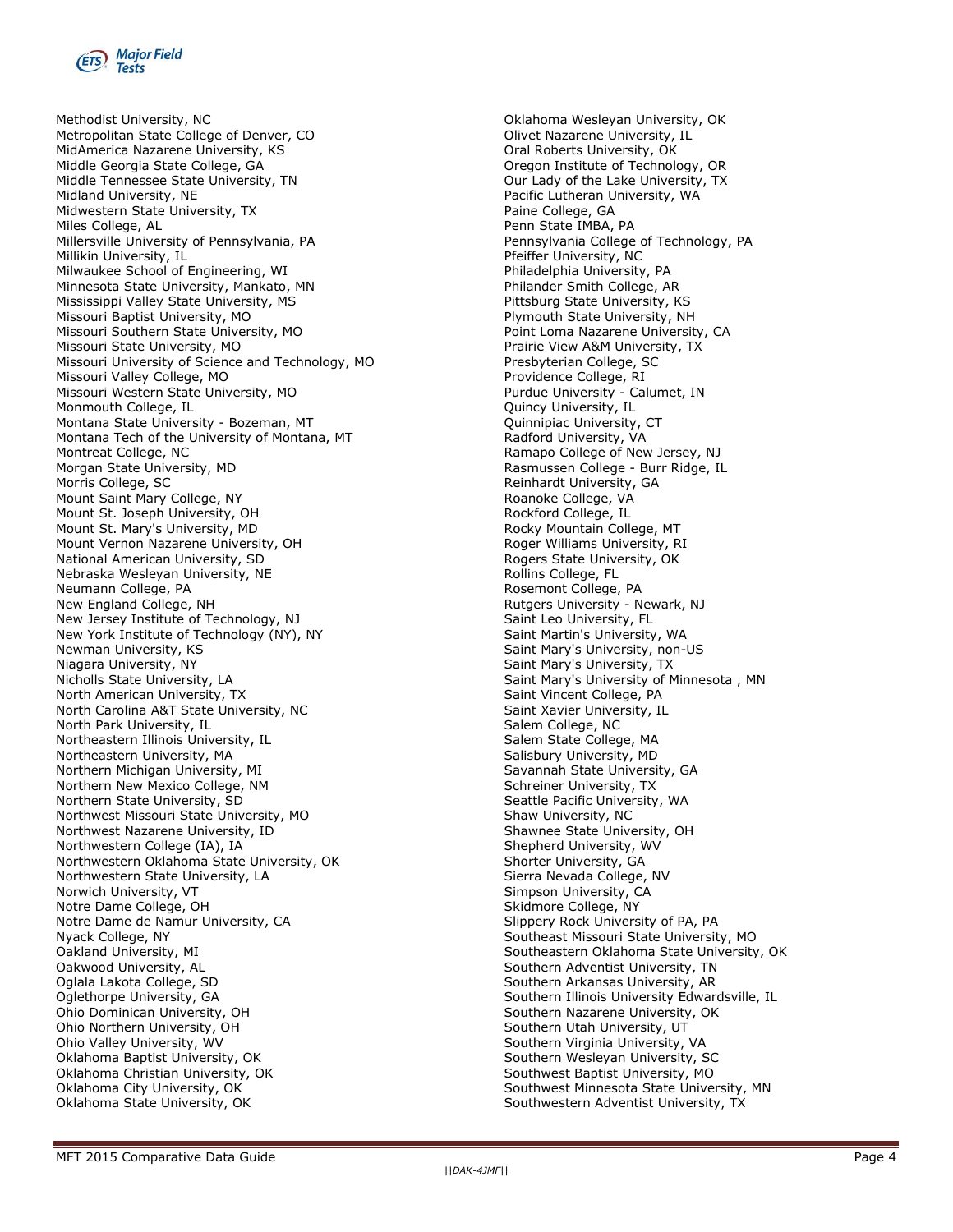

Southwestern University, TX Spring Hill College, AL St. Bonaventure University, NY St. Catharine College, KY St. Francis College, NY St. Norbert College, WI Stephen F. Austin State University, TX Sullivan University, KY Sul Ross State University - Alpine, TX SUNY at Fredonia, NY SUNY at Geneseo, NY SUNY at New Paltz, NY SUNY at Oneonta, NY SUNY at Oswego, NY SUNY at Plattsburgh, NY SUNY Farmingdale State College, NY SUNY Institute of Technology, NY Susquehanna University, PA Tarleton State University, TX Taylor University, IN Tennessee State University, TN Tennessee Tech University, TN Tennessee Temple University, TN Tennessee Wesleyan College, TN Texas A&M University - Central Texas, TX Texas A&M University - Corpus Christi, TX Texas A&M University - San Antonio, TX Texas A&M University Kingsville, TX Texas A&M-Commerce, TX Texas Lutheran University, TX Texas Southern University, TX Texas Wesleyan University, TX Thomas More College, KY Towson University, MD Transylvania University, KY Trevecca Nazarene University, TN Trine University, IN Trinity Christian College, IL Trinity International University, IL Troy University - Troy, AL Truett-McConnell College, GA Truman State University, MO Tulane University, LA Tusculum College, TN Tuskegee University, AL Union University, TN United States Air Force Academy, CO United States Coast Guard Academy, CT United States Military Academy, NY University of Akron, The, OH University of Alabama in Huntsville, AL University of Alaska Fairbanks, AK University of Arkansas - Fort Smith, AR University of Arkansas - Little Rock, AR University of Arkansas - Pine Bluff, AR University of Baltimore, MD University of Bridgeport, CT University of Central Missouri, MO University of Central Oklahoma, OK University of Colorado at Colorado Springs, CO University of Dayton, OH University of Detroit Mercy, MI University of Dubuque, IA University of Evansville, IN University of Findlay, The, OH University of Hawaii - Hilo, HI

University of Houston - Downtown, TX University of Houston - Victoria, TX University of Illinois at Chicago, IL University of Illinois at Springfield, IL University of Indianapolis, IN University of Maine - Orono, ME University of Mary Hardin-Baylor, TX University of Mary Washington, VA University of Massachusetts Dartmouth, MA University of Michigan - Flint, MI University of Minnesota Duluth, MN University of Missouri - Columbia, MO University of Missouri - Kansas City, MO University of Missouri - St. Louis, MO University of Mobile, AL University of Montana, The, MT University of Montevallo, AL University of Mount Union, OH University of Nebraska - Lincoln, NE University of Nebraska - Omaha, NE University of Nebraska at Kearney, NE University of New England, ME University of New Hampshire, NH University of North Carolina Pembroke, NC University of North Florida, FL University of North Georgia, GA University of North Texas - Dallas, TX University of Northern Colorado, CO University of Northern Iowa, IA University of Northwestern St. Paul, MN University of Oklahoma, OK University of Pikeville, KY University of Rio Grande, OH University of Saint Francis (IN), IN University of Science and Arts of Oklahoma, OK University of Scranton, PA University of South Alabama, AL University of South Carolina - Aiken, SC University of South Carolina - Beaufort, SC University of South Carolina - Upstate, SC University of South Dakota, SD University of South Florida - Sarasota-Manatee, FL University of South Florida - St. Petersburg, FL University of Southern Indiana, IN University of Southern Mississippi, MS University of St. Francis (IL), IL University of St. Thomas (TX), TX University of Tampa, FL University of Tennessee - Chattanooga, TN University of Tennessee - Knoxville, TN University of Tennessee at Martin, TN University of Texas - Permian Basin, TX University of Texas at Arlington, TX University of Texas at Brownsville, The, TX University of Texas at Tyler, TX University of Texas Pan American, TX University of the Cumberlands, KY University of the Incarnate Word, TX University of the Pacific, CA University of Tulsa, OK University of West Alabama, AL University of West Florida, FL University of Wisconsin - La Crosse, WI University of Wisconsin - Oshkosh, WI University of Wisconsin - Platteville, WI University of Wisconsin - River Falls, WI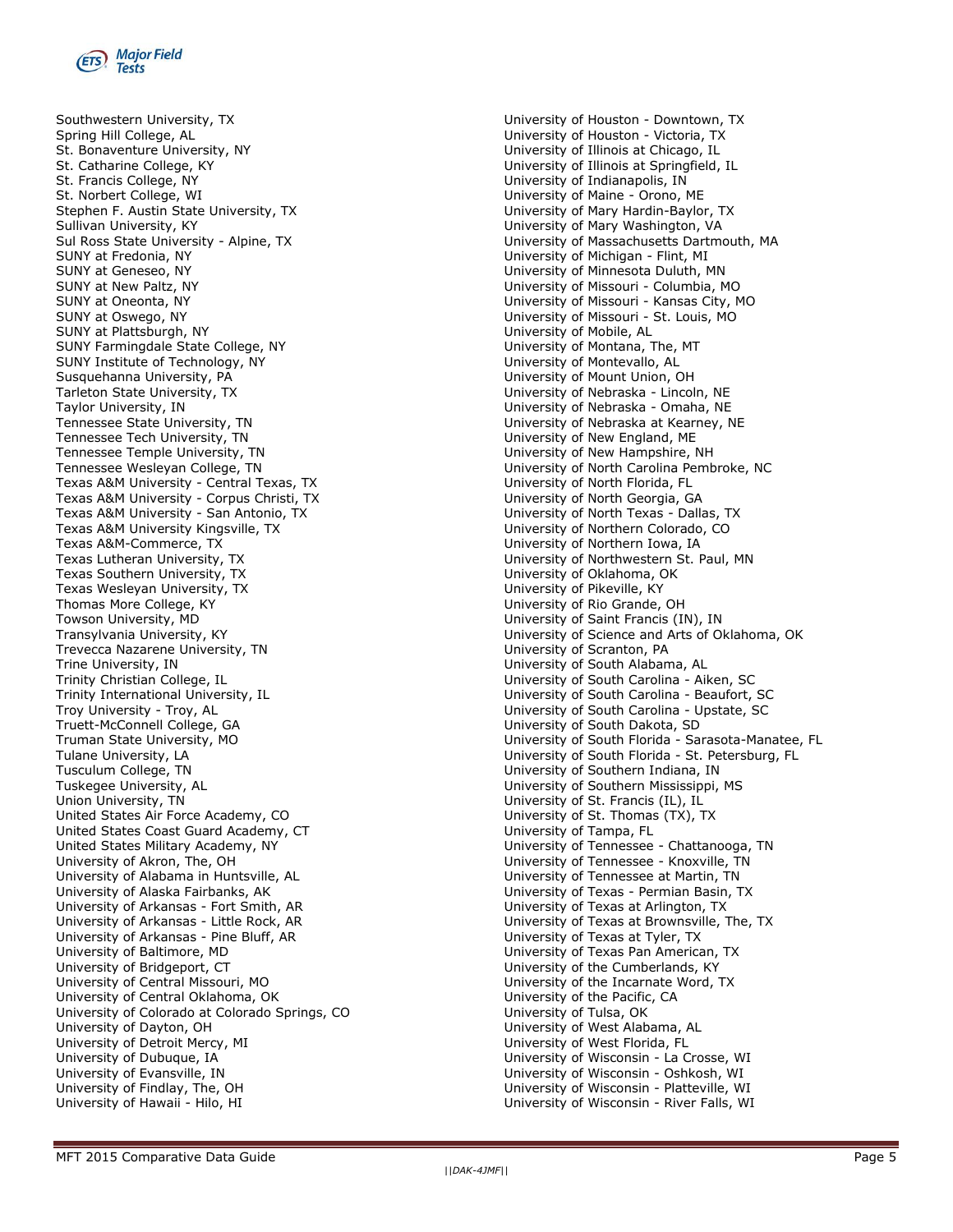

University of Wyoming, WY Upper Iowa University, IA Ursuline College, OH Utica College, NY Valley City State University, ND Valley Forge Christian College, PA Virginia Military Institute, VA Virginia Polytechnic Institute, VA Virginia Union University, VA Viterbo University, WI Voorhees College, SC Walla Walla University, WA Walsh College, MI Walsh University, OH Warner University, FL Washburn University, KS Washington Adventist University, MD Wayne State College, NE Weber State University, UT Welch College, TN Wesley College, DE Wesleyan College, GA West Liberty University, WV West Virginia State University, WV

West Virginia University - Parkersburg, WV West Virginia University Institute of Technology, WV Western Illinois University, IL Western Michigan University, MI Western State Colorado University, CO Westminster College (MO), MO Westminster College (UT), UT Wheaton College, IL Wheeling Jesuit University, WV Wilberforce University, OH Wiley College, TX Wilkes University, PA William Penn University, IA Williams Baptist College, AR Wilmington College, OH Wilmington University, DE Wilson College, PA Wingate University, NC Winona State University, MN Wisconsin Lutheran College, WI Wittenberg University, OH Xavier University, OH York College of Pennsylvania, PA

Copyright © 2015 by Educational Testing Service. All rights reserved. ETS, the ETS logo and LISTENING. LEARNING. LEADING. are registered trademarks of Educational Testing Service (ETS).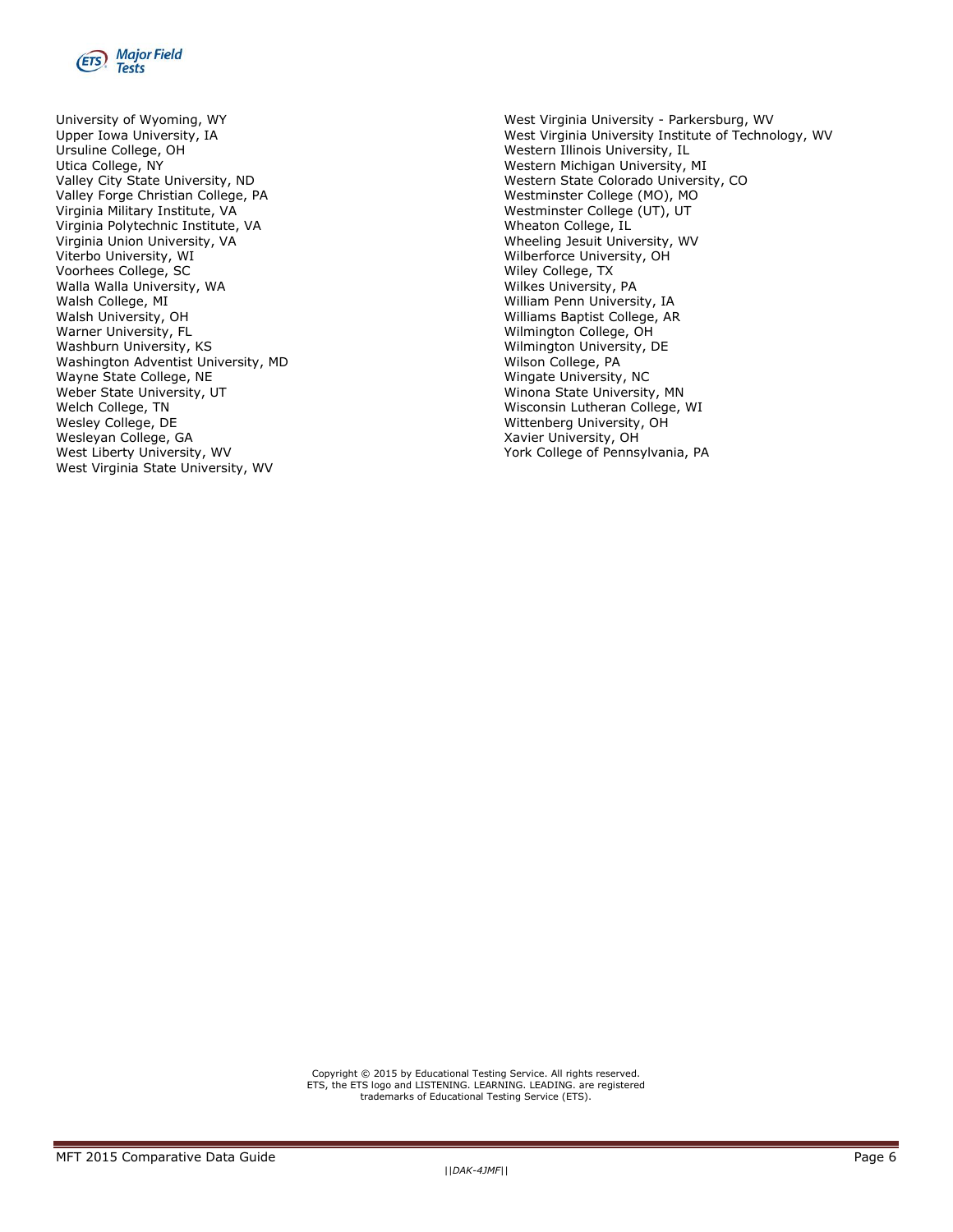

### **Comparative Data Guide - MFT for Business Individual Students Total Score Distribution**

*Data includes seniors from domestic institutions who tested between September 2013 and June 2015.*

| Number of<br><b>Examinees</b> | Mean  | <b>Median</b> | <b>Standard</b><br><b>Deviation</b> |  |  |  |
|-------------------------------|-------|---------------|-------------------------------------|--|--|--|
| 68,594                        | 152.1 | 152.0         | 13.9                                |  |  |  |

### **Individual Students Total Score Distribution**

| <b>Total Score</b><br>Range (120 - 200) | <b>Percent Below</b> |
|-----------------------------------------|----------------------|
| $188 - 200$                             | 99                   |
| 187                                     | 98                   |
| 186                                     | 98                   |
| 185                                     | 98                   |
| 184                                     | 98                   |
| 183                                     | 98                   |
| 182                                     | $\overline{97}$      |
| 181                                     | 97                   |
| 180                                     | $\overline{96}$      |
| 179                                     | 96                   |
| 178                                     | 95                   |
| 177                                     | 94                   |
| 176                                     | 94                   |
| $\frac{1}{2}$                           | 93                   |
| $\overline{174}$                        | 93                   |
| $\overline{173}$                        | 92                   |
| 172                                     | 91                   |
| $\overline{171}$                        | 90                   |
| 170                                     | $\overline{88}$      |
| 169                                     | 87                   |
| 168                                     | 85                   |
| 167                                     | 84                   |
| 166                                     | 82                   |
| 165                                     | $\overline{82}$      |
| 164                                     | $\overline{80}$      |
| 163                                     | 78                   |
| 162                                     | $\overline{76}$      |
| 161                                     | $\overline{73}$      |
| 160                                     | $\overline{71}$      |
| 159                                     | 69                   |
| 158                                     | 66                   |
| 157                                     | 63                   |
| 156                                     | 61                   |
| 155                                     | $\overline{58}$      |
| 154                                     | $\overline{55}$      |
| 153                                     | 52                   |
| 152                                     | 49                   |
| 151                                     | 46                   |
| 150                                     | 43                   |
| 149                                     | 40                   |
| 148                                     | 38                   |
| $\overline{147}$                        | $\overline{35}$      |
| 146                                     | 32                   |
| 145                                     | $\overline{29}$      |
| 144                                     | 27                   |
| 143                                     | 24                   |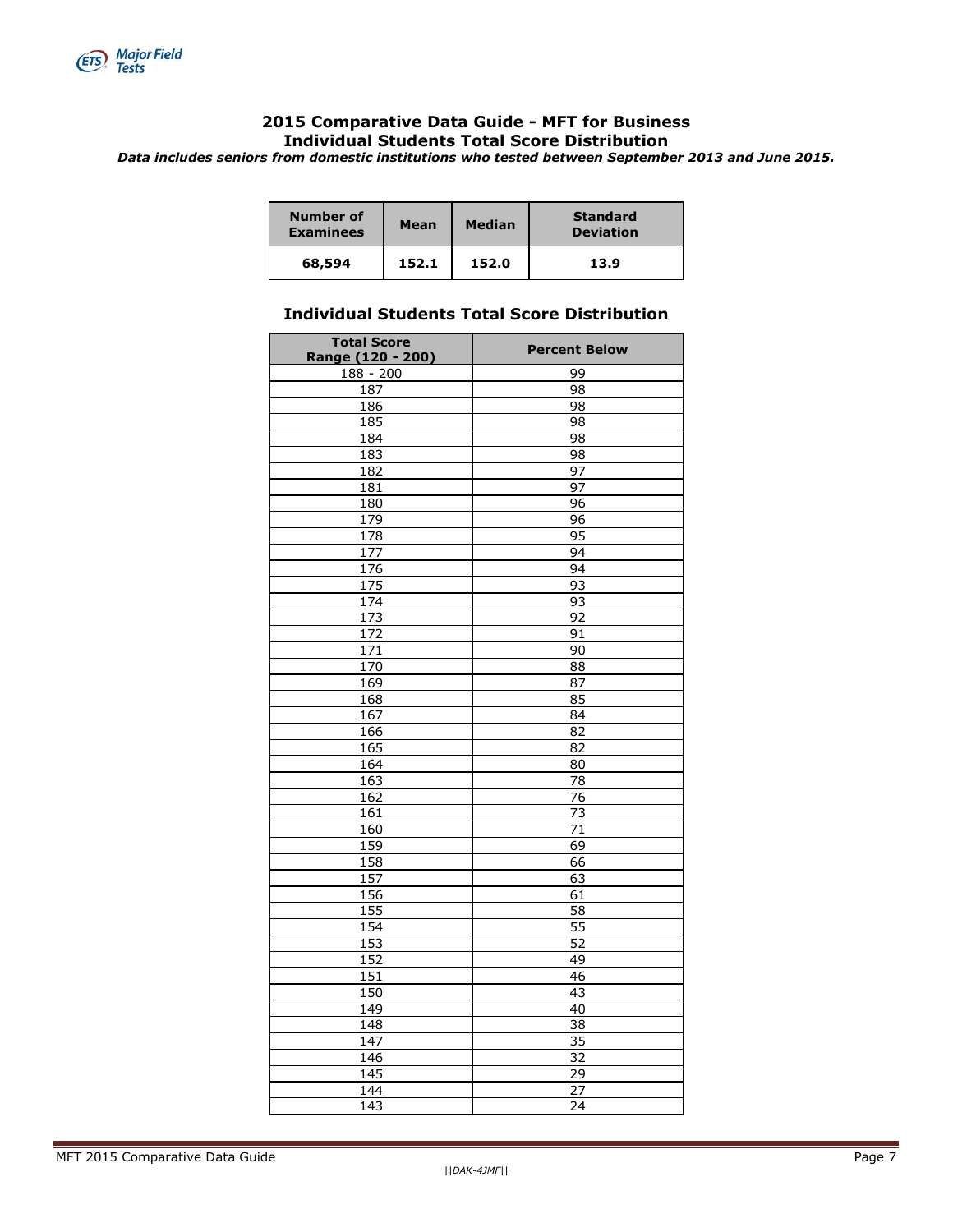| <b>Total Score</b><br>Range (120 - 200) | <b>Percent Below</b> |
|-----------------------------------------|----------------------|
| 142                                     | 22                   |
| 141                                     | 19                   |
| 140                                     | 19                   |
| 139                                     | 17                   |
| 138                                     | 15                   |
| 137                                     | 14                   |
| 136                                     | 12                   |
| 135                                     | 10                   |
| 134                                     | 9                    |
| 133                                     | 7                    |
| 132                                     | 6                    |
| 131                                     | 5                    |
| 130                                     | 4                    |
| 129                                     | 3                    |
| 128                                     | 3                    |
| 127                                     | 2                    |
| 120 - 126                               |                      |

Total Scores are reported as *scaled scores*. Percent Below based on percent below the lower limit of the score interval.

Copyright © 2015 by Educational Testing Service. All rights reserved. ETS, the ETS logo and LISTENING. LEARNING. LEADING. are registered trademarks of Educational Testing Service (ETS).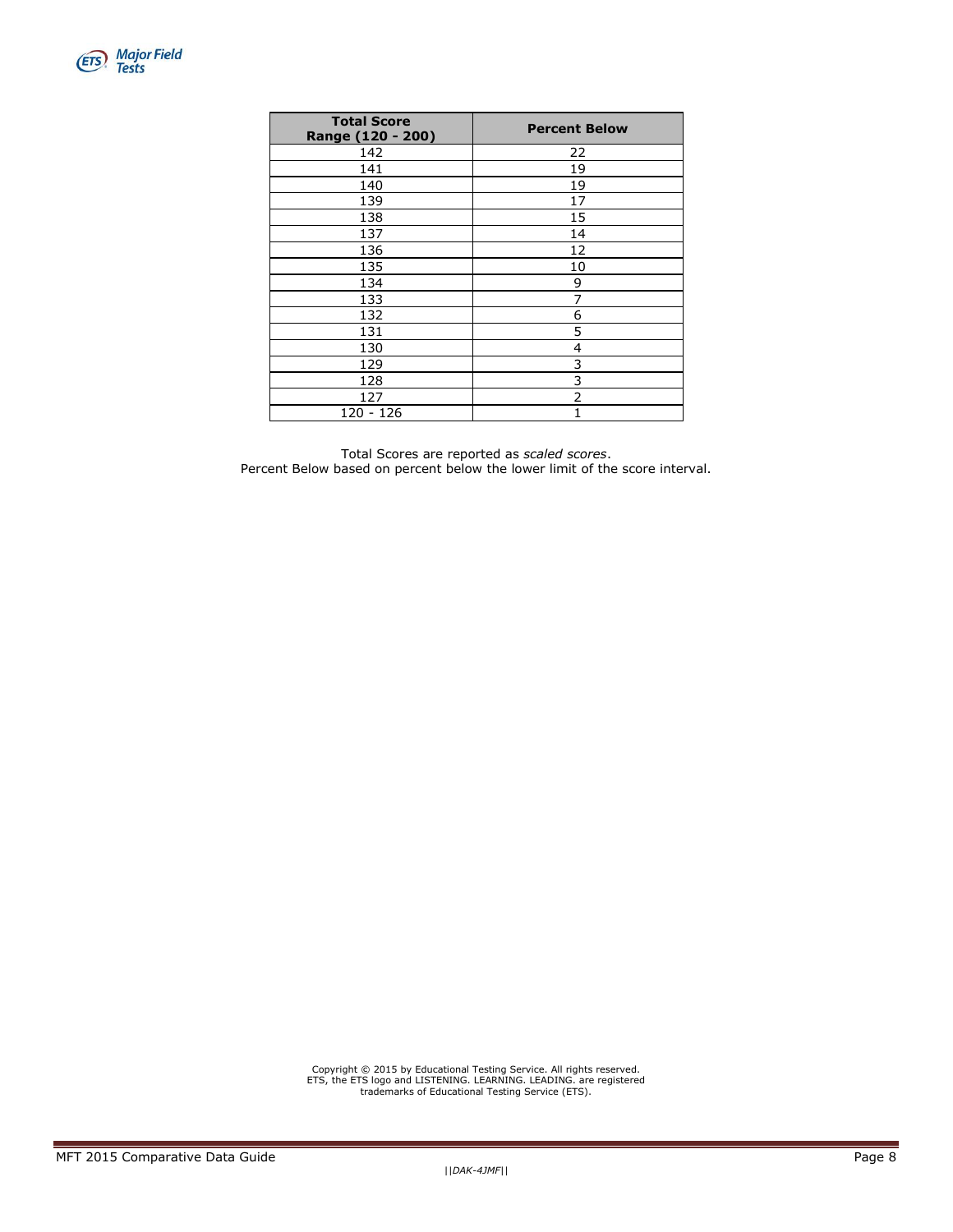

### **Comparative Data Guide - MFT for Business Institutional Means Total Score Distribution**

*Data includes seniors from domestic institutions who tested between September 2013 and June 2015.*

| <b>Number of</b><br><b>Institutions</b> | Mean  | <b>Median</b> | <b>Standard</b><br><b>Deviation</b> |
|-----------------------------------------|-------|---------------|-------------------------------------|
| 563                                     | 150.3 | 151.0         | 7.0                                 |

### **Institutional Means Total Score Distribution**

| <b>Mean Total Score</b><br>Range (120 - 200) | <b>Percent Below</b>    |
|----------------------------------------------|-------------------------|
| $166 - 200$                                  | 99                      |
| 165                                          | 98                      |
| 164                                          | 98                      |
| 163                                          | 97                      |
| 162                                          | 96                      |
| 161                                          | 94                      |
| 160                                          | 92                      |
| 159                                          | 89                      |
| 158                                          | 85                      |
| 157                                          | 80                      |
| 156                                          | 76                      |
| 155                                          | 72                      |
| 154                                          | 66                      |
| 153                                          | 59                      |
| 152                                          | 53                      |
| 151                                          | 49                      |
| 150                                          | 42                      |
| 149                                          | $\overline{36}$         |
| 148                                          | 31                      |
| 147                                          | $\overline{26}$         |
| 146                                          | 22                      |
| 145                                          | 19                      |
| 144                                          | 17                      |
| 143                                          | 14                      |
| 142                                          | 11                      |
| $\overline{141}$                             | $\overline{9}$          |
| 140                                          | $\overline{7}$          |
| 139                                          | $\overline{5}$          |
| 138                                          | $\overline{\mathbf{4}}$ |
| 137                                          | $\overline{3}$          |
| 136                                          | $\overline{2}$          |
| 135                                          | $\overline{2}$          |
| 120 - 134                                    | $\mathbf{1}$            |

Total Scores are reported as *scaled scores*. Percent Below based on percent below the lower limit of the score interval.

Copyright © 2015 by Educational Testing Service. All rights reserved. ETS, the ETS logo and LISTENING. LEARNING. LEADING. are registered trademarks of Educational Testing Service (ETS).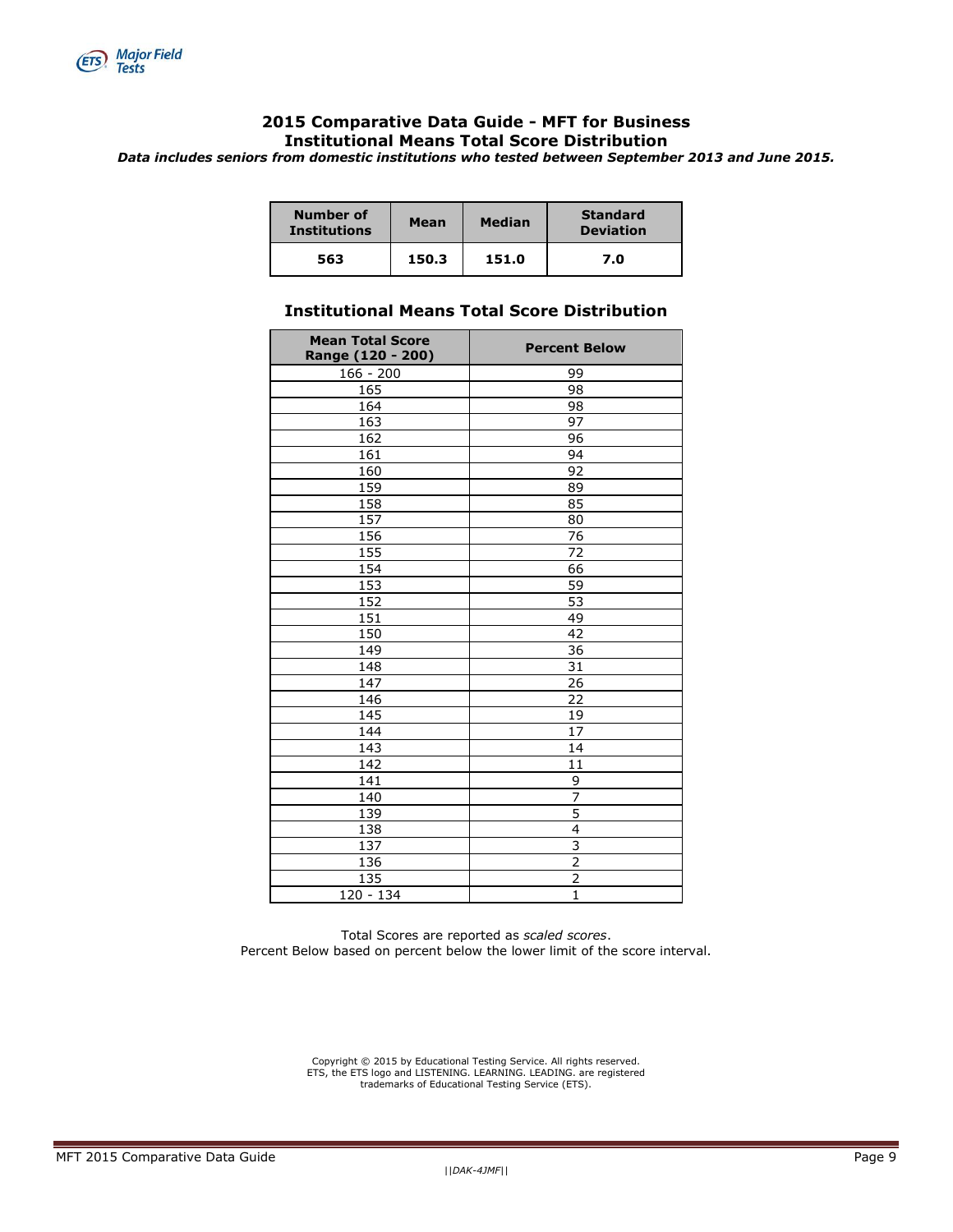

#### **2015 Comparative Data Guide - MFT for Business<sup>1</sup> Institutional Assessment Indicator Mean Score Distributions** *Data includes seniors from domestic institutions who tested between September 2013 and June 2015.*

| <b>Assessment</b><br><b>Indicator</b>       | <b>Number of</b><br><b>Institutions</b> | Mean | <b>Median</b> | <b>Standard</b><br><b>Deviation</b> |  |
|---------------------------------------------|-----------------------------------------|------|---------------|-------------------------------------|--|
| 1: Accounting                               | 563                                     | 41.5 | 42.0          | 6.4                                 |  |
| 2: Economics                                | 563                                     | 39.8 | 40.0          | 6.3                                 |  |
| 3: Management                               | 563                                     | 54.3 | 55.0          | 6.6                                 |  |
| 4: Quantitative<br><b>Business Analysis</b> | 563                                     | 36.4 | 37.0          | 5.4                                 |  |
| 5: Finance                                  | 563                                     | 42.4 | 42.0          | 6.8                                 |  |
| 6: Marketing                                | 563                                     | 55.0 | 56.0          | 7.0                                 |  |
| 7: Legal and Social<br><b>Environment</b>   | 563                                     | 59.5 | 60.0          | 6.3                                 |  |
| 8: Information<br><b>Systems</b>            | 563                                     | 50.1 | 50.0          | 6.9                                 |  |
| 9: International<br><b>Issues</b>           | 563                                     | 40.3 | 41.0          | 6.0                                 |  |

#### **Institutional Assessment Indicator Mean Score Distributions**

| <b>Mean Percent</b><br><b>Correct</b><br>$(0-100\%)$ | A1 <sup>2</sup><br><b>Percent</b><br><b>Below</b> | A2 <sup>2</sup><br><b>Percent</b><br><b>Below</b> | A3 <sup>2</sup><br><b>Percent</b><br><b>Below</b> | A4 <sup>2</sup><br><b>Percent</b><br><b>Below</b> | A5 <sup>2</sup><br><b>Percent</b><br><b>Below</b> | A6 <sup>2</sup><br>Percent<br><b>Below</b> | A7 <sup>2</sup><br><b>Percent</b><br><b>Below</b> | A8 <sup>2</sup><br><b>Percent</b><br><b>Below</b> | A9 <sup>2</sup><br><b>Percent</b><br><b>Below</b> |
|------------------------------------------------------|---------------------------------------------------|---------------------------------------------------|---------------------------------------------------|---------------------------------------------------|---------------------------------------------------|--------------------------------------------|---------------------------------------------------|---------------------------------------------------|---------------------------------------------------|
| $77 - 100$                                           | 99                                                | 99                                                | 99                                                | 99                                                | 99                                                | 99                                         | 99                                                | 99                                                | 99                                                |
| 76                                                   | 99                                                | 99                                                | 99                                                | 99                                                | 99                                                | 99                                         | 99                                                | 99                                                | 99                                                |
| 75                                                   | 99                                                | 99                                                | 99                                                | 99                                                | 99                                                | 99                                         | 99                                                | 99                                                | 99                                                |
| 74                                                   | 99                                                | 99                                                | 99                                                | 99                                                | 99                                                | 99                                         | 99                                                | 99                                                | 99                                                |
| 73                                                   | 99                                                | 99                                                | 99                                                | 99                                                | 99                                                | 99                                         | 98                                                | 99                                                | 99                                                |
| 72                                                   | 99                                                | 99                                                | 99                                                | 99                                                | 99                                                | 99                                         | 97                                                | 99                                                | 99                                                |
| 71                                                   | 99                                                | 99                                                | 99                                                | 99                                                | 99                                                | 99                                         | 97                                                | 99                                                | 99                                                |
| 70                                                   | 99                                                | 99                                                | 99                                                | 99                                                | 99                                                | 99                                         | 96                                                | 99                                                | 99                                                |
| 69                                                   | 99                                                | 99                                                | 99                                                | 99                                                | 99                                                | 99                                         | 95                                                | 99                                                | 99                                                |
| 68                                                   | 99                                                | 99                                                | 98                                                | 99                                                | 99                                                | 98                                         | 93                                                | 99                                                | 99                                                |
| 67                                                   | 99                                                | 99                                                | 98                                                | 99                                                | 99                                                | 97                                         | 89                                                | 99                                                | 99                                                |
| 66                                                   | 99                                                | 99                                                | 97                                                | 99                                                | 99                                                | 95                                         | 84                                                | 98                                                | 99                                                |
| 65                                                   | 99                                                | 99                                                | 96                                                | 99                                                | 99                                                | 93                                         | 80                                                | 98                                                | 99                                                |
| 64                                                   | 99                                                | 99                                                | 95                                                | 99                                                | 99                                                | 91                                         | 74                                                | 98                                                | 99                                                |
| 63                                                   | 99                                                | 99                                                | 92                                                | 99                                                | 99                                                | 87                                         | 68                                                | 97                                                | 99                                                |
| 62                                                   | 99                                                | 99                                                | 89                                                | 99                                                | 99                                                | 83                                         | 58                                                | 95                                                | 99                                                |
| 61                                                   | 99                                                | 99                                                | 84                                                | 99                                                | 98                                                | 77                                         | 52                                                | 94                                                | 99                                                |
| 60                                                   | 99                                                | 99                                                | 77                                                | 99                                                | 98                                                | 73                                         | 43                                                | 92                                                | 99                                                |
| 59                                                   | 98                                                | 99                                                | 70                                                | 99                                                | 98                                                | 68                                         | 37                                                | 89                                                | 99                                                |
| 58                                                   | 98                                                | 99                                                | 65                                                | 99                                                | 98                                                | 61                                         | 31                                                | 86                                                | 99                                                |
| 57                                                   | 98                                                | 99                                                | 57                                                | 99                                                | 98                                                | 53                                         | 25                                                | 82                                                | 99                                                |
| 56                                                   | 98                                                | 99                                                | 51                                                | 99                                                | 96                                                | 47                                         | 21                                                | 79                                                | 99                                                |
| 55                                                   | 98                                                | 99                                                | 46                                                | 99                                                | 95                                                | 41                                         | 18                                                | 73                                                | 99                                                |
| 54                                                   | 97                                                | 98                                                | 39                                                | 99                                                | 94                                                | 36                                         | 15                                                | 68                                                | 99                                                |